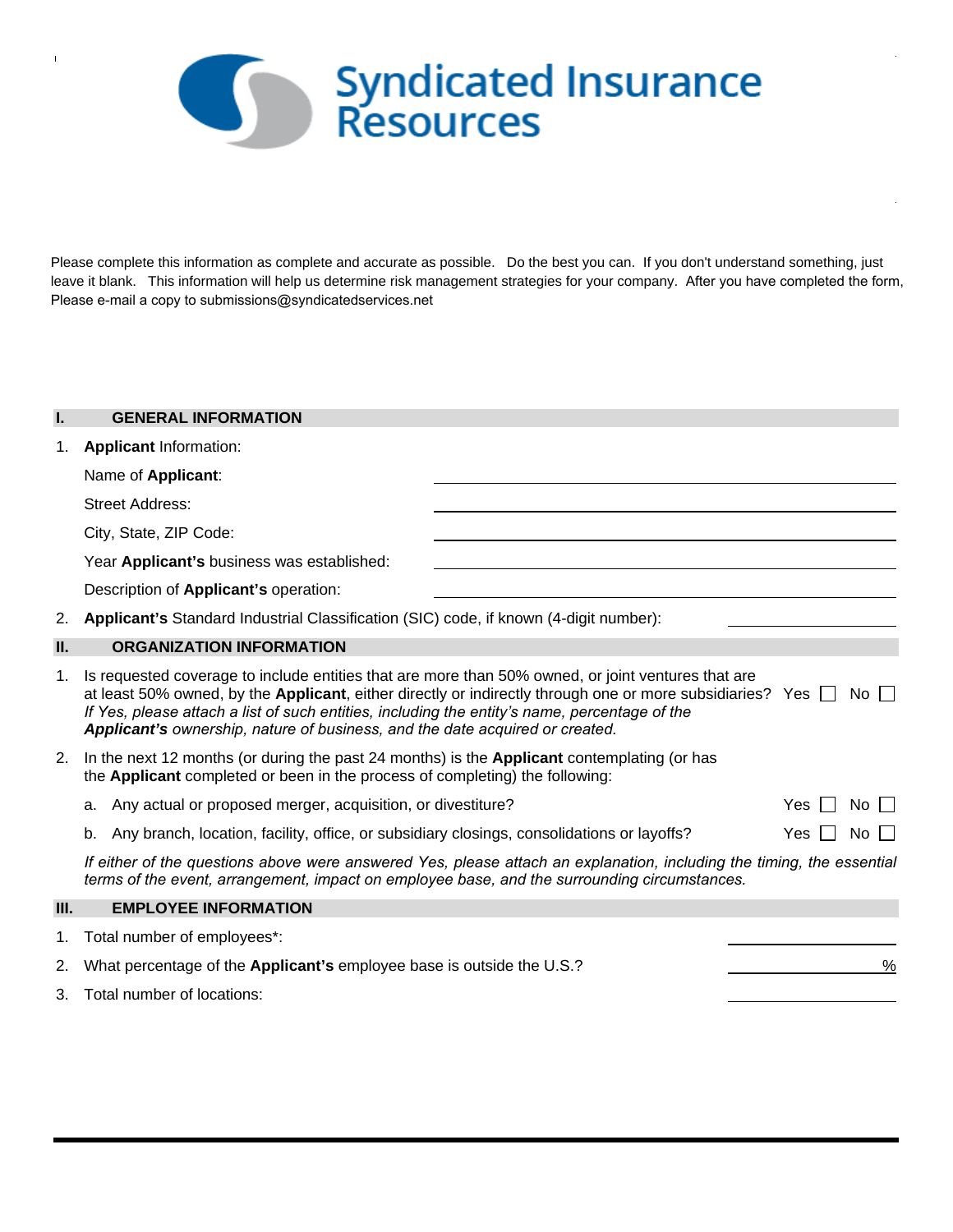4. Complete the following chart providing the number of Full Time and Part Time employees\*, Volunteers and natural person Independent Contractors:

|                                      | As of Date of Application            |                                      | <b>Previous 12 Months</b>            | As of Date of Application |                                   |  |
|--------------------------------------|--------------------------------------|--------------------------------------|--------------------------------------|---------------------------|-----------------------------------|--|
| <b>Full Time</b><br><b>Employees</b> | <b>Part Time</b><br><b>Employees</b> | <b>Full Time</b><br><b>Employees</b> | <b>Part Time</b><br><b>Employees</b> | <b>Volunteers</b>         | Independent<br><b>Contractors</b> |  |
|                                      |                                      |                                      |                                      |                           |                                   |  |

\*Full and part time including leased, seasonal, and temporary employees

5. Complete the following chart providing the *maximum* number of employees at any one point during the previous 12 months for the following classifications (regardless of whether they are full or part time):

| Leased | <b>Femporary</b> | <b>Seasonal</b> | <b>Jnion</b> |
|--------|------------------|-----------------|--------------|
|        |                  |                 |              |

6. Complete the following chart providing employee information for the 5 states or countries with the greatest number of **Applicant** employees:

| <b>State or Foreign Country Location</b> | <b>Number of Employees</b> |
|------------------------------------------|----------------------------|
|                                          |                            |
|                                          |                            |
|                                          |                            |
|                                          |                            |
|                                          |                            |

- 7. Number of employees:
	- a. Compensated **less than** \$50,000 annually:
	- b. Compensated **more than** \$100,000 annually:

|    | <b>Number of Terminations</b>                                                                                                                                                                                               | Year - 20   | <b>Year - 20</b> | <b>Year - 20</b> |
|----|-----------------------------------------------------------------------------------------------------------------------------------------------------------------------------------------------------------------------------|-------------|------------------|------------------|
|    | 11. Complete the following chart providing employee turnover figures for each of the last 3 years:                                                                                                                          |             |                  |                  |
|    | 10. Within the past 24 months has the <b>Applicant</b> or outside employment counsel<br>completed an audit regarding the classification of individuals as exempt v. non-<br>exempt employees or as independent contractors? |             | Yes.<br>No I     |                  |
|    |                                                                                                                                                                                                                             |             | Nonexempt        | %                |
| 9. | What percentage of the <b>Applicant's</b> employee base is:                                                                                                                                                                 |             | Exempt           | %                |
|    | Within the past 24 months has the Applicant or outside employment counsel completed<br>an audit regarding the payment of wages, including equal pay and overtime pay?                                                       | Yes<br>No I |                  |                  |
| 8. |                                                                                                                                                                                                                             |             |                  |                  |

| <b>Voluntary</b>                                  |  |  |
|---------------------------------------------------|--|--|
| <b>Involuntary</b> (excluding layoffs/downsizing) |  |  |
| <b>Layoffs/Downsizing</b>                         |  |  |

12. Within the past 24 months how many officers have been involuntarily terminated or laid off?

13. Prior to employee terminations does the **Applicant** consult with:

- a. Human Resources personnel? The state of the state of the state of the SNo Mo Mo Mo Mo Mo Mo Mo Mo Mo Mo Mo Mo
- b. An attorney with experience in employment law? Solution with the state of the No Mo Mo Mo Mo Mo Mo Mo Mo Mo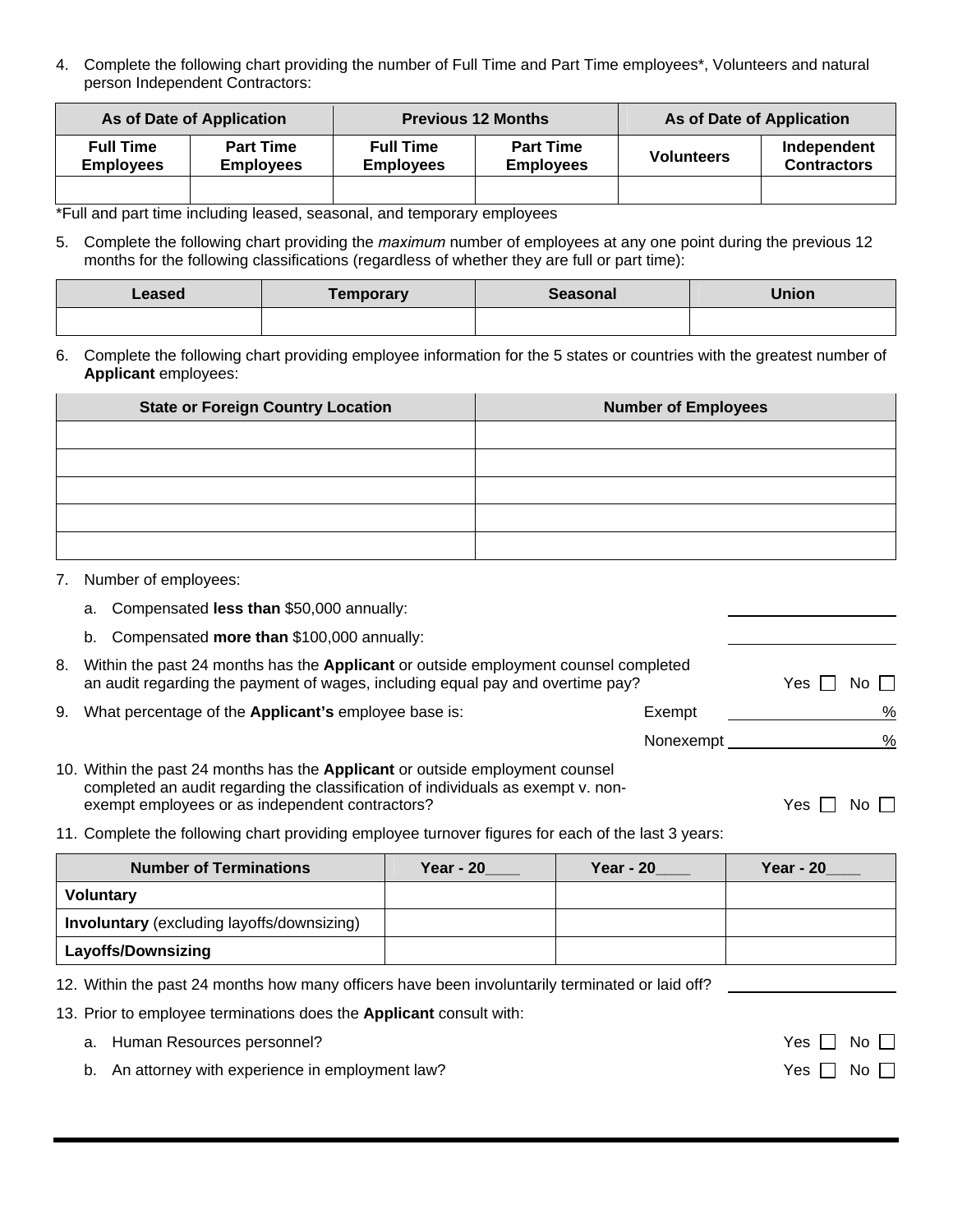|     |    | 14. a. Does the Applicant provide severance packages to terminated or laid off employees?                                         | Yes I                 | No $\Box$    |
|-----|----|-----------------------------------------------------------------------------------------------------------------------------------|-----------------------|--------------|
|     | b. | If Yes, does the severance agreement include a waiver or release of an employee's<br>rights to bring claim against the Applicant? | Yes I I               | $No$ $\vert$ |
| IV. |    | <b>HUMAN RESOURCES</b>                                                                                                            |                       |              |
| 1.  |    | Does the Applicant have a Human Resources department?                                                                             | Yes I I               | No $\Box$    |
|     |    | Number of Human Resource employees:                                                                                               |                       |              |
|     |    | 2. Are all prospective employees required to complete a uniform employment application prior to hire?                             | Yes II                | No $\Box$    |
|     |    | 3. Does the Applicant have an employee handbook that is distributed to all employees?                                             | $Yes$ $\vert$ $\vert$ | No $\Box$    |
|     |    | 4. Are employees required to acknowledge, by signature, receipt of such employee handbook?                                        | Yes II                | No $\Box$    |
| 5.  |    | Does the employment application or employee handbook contain an "Employment at Will"<br>statement?                                | Yes.                  | $No$ $\Box$  |

6. Complete the following chart for guidelines, policies and procedures related to the following:

| <b>Guidelines, Policies, Procedures</b>                                                                                                                                                                                        | <b>Formal Written</b><br><b>Policy</b>                                                                                                                         | <b>Employees Sign and</b><br><b>Acknowledge Receipt</b> |
|--------------------------------------------------------------------------------------------------------------------------------------------------------------------------------------------------------------------------------|----------------------------------------------------------------------------------------------------------------------------------------------------------------|---------------------------------------------------------|
| Discrimination                                                                                                                                                                                                                 | <b>No</b><br>Yes<br>$\mathbf{I}$                                                                                                                               | No<br>Yes                                               |
| Sexual and Other Workplace Harassment                                                                                                                                                                                          | No<br>Yes<br>$\mathbf{I}$                                                                                                                                      | No<br>Yes                                               |
| <b>Equal Employment Opportunity</b>                                                                                                                                                                                            | No<br>Yes                                                                                                                                                      | Yes<br>No                                               |
| <b>FMLA</b>                                                                                                                                                                                                                    | No<br>Yes                                                                                                                                                      | Yes<br>No                                               |
| Disabled Employees and Accommodations                                                                                                                                                                                          | No<br>Yes                                                                                                                                                      | No<br>Yes                                               |
| Retaliation                                                                                                                                                                                                                    | No<br>Yes                                                                                                                                                      | Yes<br>No                                               |
| Reporting, Investigating and Resolving Employee Complaints                                                                                                                                                                     | <b>No</b><br>Yes                                                                                                                                               | <b>No</b><br>Yes                                        |
| <b>Employee Discipline</b>                                                                                                                                                                                                     | No<br>Yes                                                                                                                                                      | No<br>Yes                                               |
| Written Performance Appraisals/Reviews                                                                                                                                                                                         | No<br>Yes                                                                                                                                                      | Yes<br>No                                               |
| <b>Salary Administration</b>                                                                                                                                                                                                   | No<br>Yes<br>$\sim$                                                                                                                                            |                                                         |
| Hiring/Interviewing                                                                                                                                                                                                            | No<br>Yes                                                                                                                                                      |                                                         |
| Discharge/Termination                                                                                                                                                                                                          | No<br>Yes<br>$\mathbf{L}$                                                                                                                                      |                                                         |
| 7.                                                                                                                                                                                                                             | Are the Applicant's employment practices policies, procedures and employee<br>handbook periodically reviewed by an attorney with experience in employment law? |                                                         |
| Does the Applicant have written policies or procedures outlining employee conduct when<br>8.<br>dealing with the general public, customers, clients, vendors, or other third parties?                                          |                                                                                                                                                                | Yes<br>No <sub>1</sub>                                  |
| Does the Applicant have written policies or procedures for dealing with complaints from<br>9.<br>the general public, customers, clients, vendors, or other third parties for issues involving<br>harassment or discrimination? | Yes<br>No I                                                                                                                                                    |                                                         |
| 10. Does the Applicant conduct human resources training on guidelines, policies and<br>procedures for all individuals who handle human resources functions?                                                                    | Yes<br>$No \square$                                                                                                                                            |                                                         |
| 11. Does the Applicant conduct training for employees on issues of discrimination and<br>sexual and other workplace harassment?                                                                                                |                                                                                                                                                                | Yes<br>No                                               |
| 12. If the Applicant is a federal contractor subject to the OFCCP, has the Applicant<br>been subject to a compliance evaluation or investigation in the last 3 years?<br>If Yes, please attach an explanation.                 |                                                                                                                                                                | N/A<br>Yes<br>No.                                       |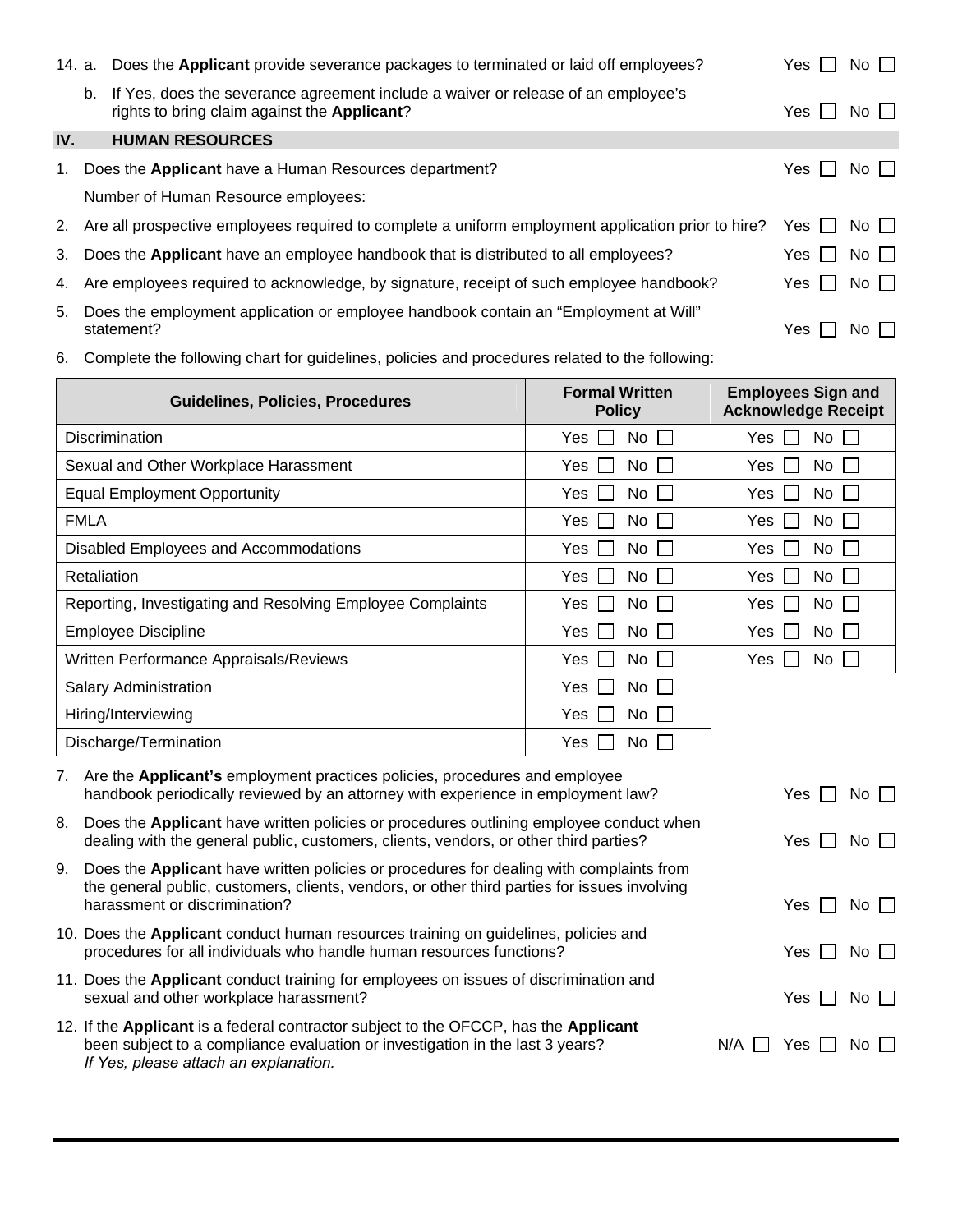## **V. CURRENT INSURANCE INFORMATION/REQUESTED INSURANCE TERMS**

| <b>Requested</b><br>Limit<br>(A) |                                                                                                                                                                                                                                                                                                                                                                                                                 | <b>Requested</b><br><b>Retention</b><br>(B) |                                            | <b>Requested</b><br><b>Effective Date</b><br>(C) |                                          | <b>Coverage Currently</b><br><b>Purchased</b><br>(D) |                                                       |                      |             |
|----------------------------------|-----------------------------------------------------------------------------------------------------------------------------------------------------------------------------------------------------------------------------------------------------------------------------------------------------------------------------------------------------------------------------------------------------------------|---------------------------------------------|--------------------------------------------|--------------------------------------------------|------------------------------------------|------------------------------------------------------|-------------------------------------------------------|----------------------|-------------|
| \$                               |                                                                                                                                                                                                                                                                                                                                                                                                                 |                                             | \$                                         |                                                  |                                          |                                                      |                                                       | Yes $\Box$ No $\Box$ |             |
|                                  | <b>Expiring</b><br>Limit<br>(E)                                                                                                                                                                                                                                                                                                                                                                                 |                                             | <b>Expiring</b><br><b>Retention</b><br>(F) |                                                  | <b>Expiring</b><br><b>Premium</b><br>(G) | <b>Current</b><br><b>Insurer</b><br>(H)              | <b>Date Coverage</b><br><b>First Purchased</b><br>(1) |                      |             |
| \$                               |                                                                                                                                                                                                                                                                                                                                                                                                                 | \$                                          |                                            | \$                                               |                                          |                                                      |                                                       |                      |             |
| 1.                               | What is the Applicant's preference for defense coverage?                                                                                                                                                                                                                                                                                                                                                        |                                             |                                            |                                                  |                                          | Duty to Defend $\Box$                                |                                                       | Reimbursement        |             |
| 2.                               | Is coverage requested for Third Party Claims?                                                                                                                                                                                                                                                                                                                                                                   |                                             |                                            |                                                  |                                          |                                                      |                                                       | Yes                  | No          |
| 3.                               | Is Third Party coverage currently included?                                                                                                                                                                                                                                                                                                                                                                     |                                             |                                            |                                                  |                                          |                                                      |                                                       | Yes                  | No          |
| 4.                               | If Liability Coverage is currently purchased as indicated in Column (D) above, but has been<br>in place for less than 3 years, please answer the following question:                                                                                                                                                                                                                                            |                                             |                                            |                                                  |                                          |                                                      |                                                       |                      |             |
|                                  | As of the date the Applicant first purchased the Liability Coverage, is the Applicant or<br>any person proposed for this insurance aware of any fact, circumstance, situation, event<br>or act that reasonably could give rise to a claim being made against them under the Liability<br>Coverage for which the Applicant is applying?<br>Yes<br>If Yes, please attach an explanation.                          |                                             |                                            |                                                  |                                          |                                                      | $No$ $\Box$                                           |                      |             |
| 5.                               | If Liability Coverage is not currently purchased as indicated in Column (D) above, please<br>answer the following question:                                                                                                                                                                                                                                                                                     |                                             |                                            |                                                  |                                          |                                                      |                                                       |                      |             |
|                                  | Is the Applicant, or any person proposed for this insurance aware of any fact, circumstance,<br>situation, event or act that reasonably could give rise to a claim against them under the<br>Liability Coverage for which the Applicant is applying?<br>If Yes, please attach an explanation.                                                                                                                   |                                             |                                            |                                                  |                                          |                                                      |                                                       | Yes                  | No $\Box$   |
| 6.                               | If Liability Coverage is currently purchased but does not include Third Party coverage,<br>and such coverage is being requested, please answer the following question:                                                                                                                                                                                                                                          |                                             |                                            |                                                  |                                          |                                                      |                                                       |                      |             |
|                                  | Is the Applicant, or any person proposed for this insurance aware of any fact,<br>circumstance, situation, event or act that reasonably could give rise to a claim against<br>them under Third Party coverage for which the Applicant is applying?<br>If Yes, please attach an explanation.                                                                                                                     |                                             |                                            |                                                  |                                          |                                                      |                                                       | Yes I                | $No$ $\Box$ |
| 7.                               | If the Requested Limit in Column (A) exceeds the Expiring Limit in Column (E), please<br>answer the following question:                                                                                                                                                                                                                                                                                         |                                             |                                            |                                                  |                                          |                                                      |                                                       |                      |             |
|                                  | Solely with respect to any higher limits requested or that may ultimately be issued for the<br>proposed insurance, is the Applicant or any person proposed for this insurance aware of<br>any fact, circumstance, situation, event or act that reasonably could give rise to a claim<br>against them under the Liability Coverage for which the Applicant is applying?<br>If Yes, please attach an explanation. |                                             |                                            |                                                  |                                          |                                                      |                                                       | Yes                  | No          |

*With respect to the information required to be disclosed in response to the questions above, the proposed insurance will not afford coverage for any claim arising from any fact, circumstance, situation, event or act about which any executive officer of the Applicant had knowledge prior to the issuance of the proposed policy, nor for any person or entity who knew of such fact, circumstance, situation, event or act prior to the issuance of the proposed policy*.